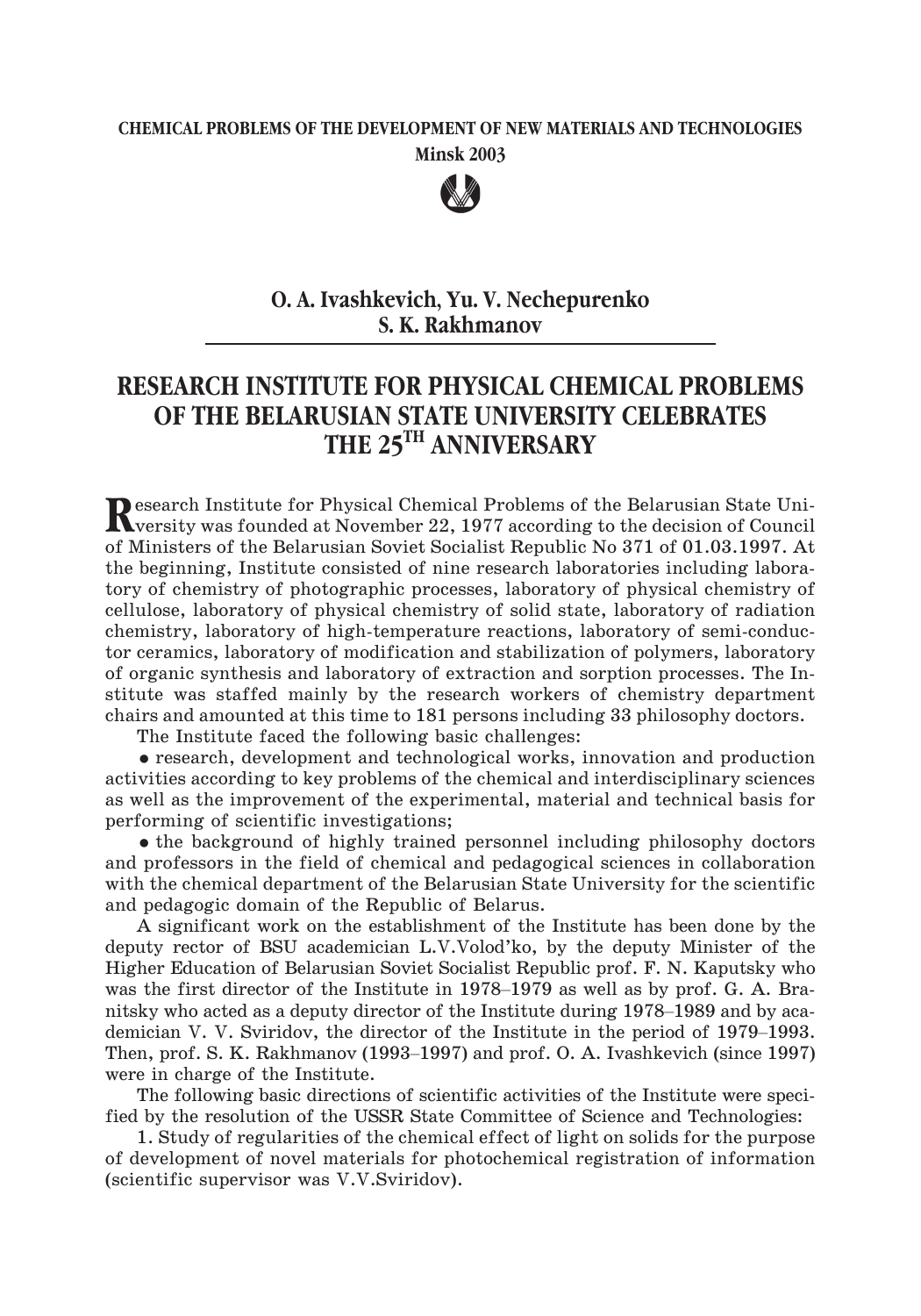2. Development of methods for the improvement of physico-chemical properties of cellulose aimed at creation of new industrially important materials (scientific supervisor was F. N. Kaputsky).

Besides, investigations aimed at the development of new materials for powergenerated devices have been carried out. These research works have been performed mainly in two following areas: (1) chemistry of condensed systems with controlled combustibility (scientific supervisors were A. I. Lesnikovich and V. V. Sviridov) and (2) chemistry of high-temperature inorganic materials (A.A.Vecher and I. F. Kononyuk). Along with the above considered directions, investigations have been carried out in the fields of radiation chemistry (E. P. Petryaev), chemistry of extraction and sorption processes (G. L. Starobinets), organic chemistry (I. G. Tishchenko), chemistry of high-molecular compounds (P. A. Matusevich and T. S. Pritytskaya), chemistry of low temperatures (V. A. Lishnevsky) and some others.

The main directions of the scientific investigations have not been substantially changed during the period of the Institute activity. At the same time, they were expanded and specified to the necessity of solving new problems dealing with economic interests of the State.

The Institute is one of the initiators and active proponents of an innovative approach to the development of scientific investigations both at the Belarusian State University and in the Republic of Belarus as a whole. A considerable part of scientific research pursued in Institute is developed to the level of practical realization and the finances obtained are used for the advancement of fundamental investigations.

At present, the main directions of investigations carried out at the Institute are the following:

- physical chemistry and scientific fundamentals of practical application of ultra-dispersed and nanostructured systems obtained by chemical and electrochemical methods (A. I. Lesnikovich, G. A. Branitsky, S. K. Rakhmanov, A. I. Kulak, T. N. Vorobyova, D. V. Sviridov, G. P. Shevchenko, S. A. Vorobyova, M. V. Artemiev);

- investigation of processes of chemical modification of native and synthetic polymers including cellulose and development on their basis new materials of technical and medicinal application (F. N. Kaputsky, L. P. Krul, P. N. Gaponik, T. L. Yurkshtovich, D. D. Grinshpan. V. P. Prokopovich, V. V. Bogdanova, V. P. Mardykin);

- theoretical and experimental investigations of thermodynamic properties of organic substances and thermodynamic substantiation of energy- and resources-saving technologies for organic synthesis (G. Y. Kabo);

- investigation of physico-chemical fundamentals of processes for preparation of thin films and coatings based on metals, their alloys, oxides and composites with controlled composition, structure and properties (G. A. Branitsky, T. N. Vorobyova, T. V. Gaevskaya, L. I. Stepanova);

- development of efficient methods for the synthesis and investigation of physico-chemical properties and structures of tetrazole derivatives including metal complexes, tetrazolium salts and polymers prospective in organic synthesis as medicines, energy-powered, gas-generating and anticorrosive substances, sorbents of heavy and precious metals and materials for molecular electronics (P. N. Gaponik, O. A. Ivashkevich);

- development of new methods for the synthesis and investigation of properties of biologically-active compounds of albuminous-peptide group (V. M. Shkumatov);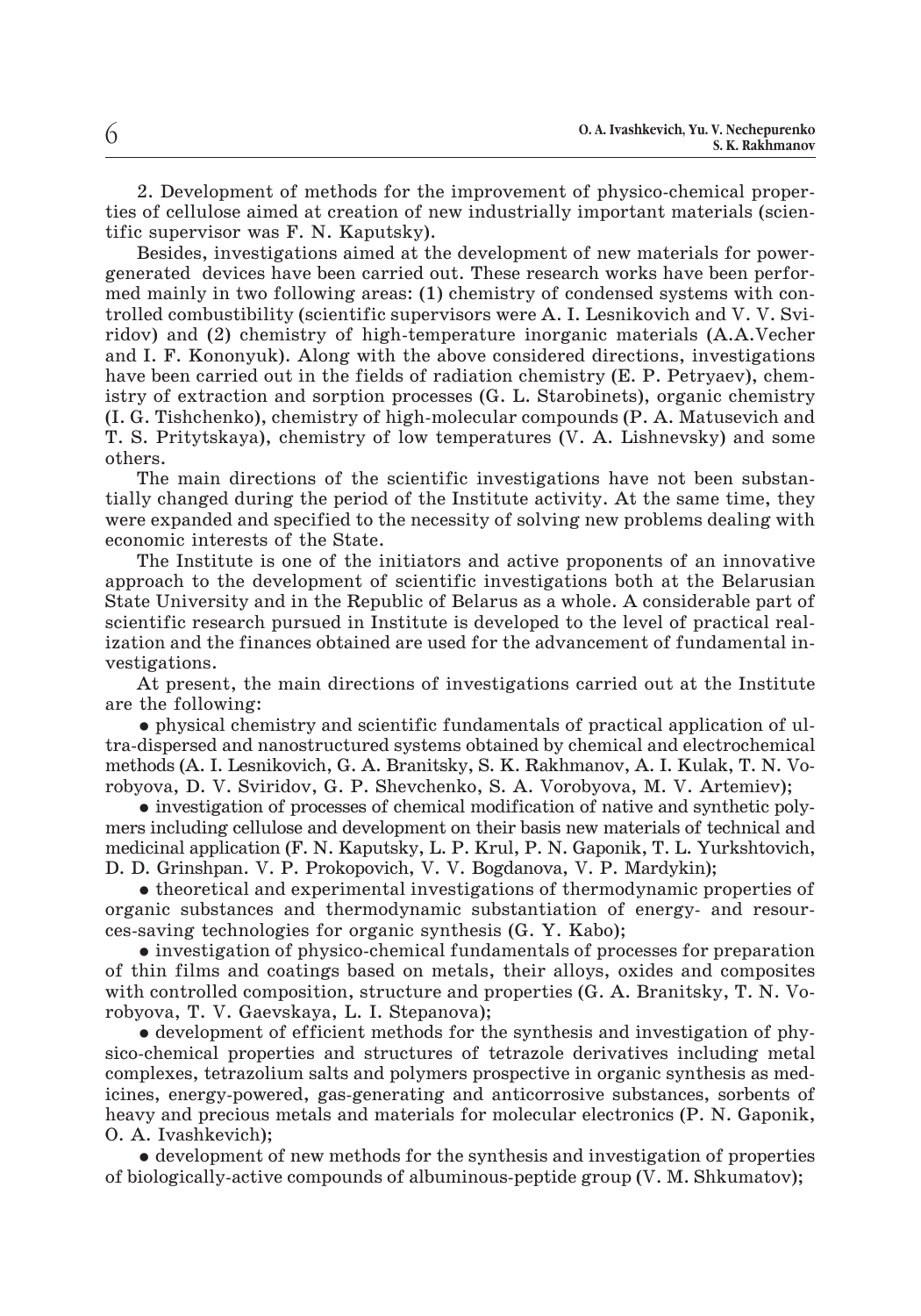- scientific foundations for the development of new chemical sensors (E. M. Rakhman'ko, G. A. Branitsky, V. V. Egorov, M. I. Ivanovskaya, A. V. Yukhnevich);

- investigation of radiation-induced free-radical processes of damage of biologically important substances and the development of methods for the creation of inhibitors of homolytical reactions with useful medicine properties (O.I.Shadyro);

- quantum-chemical calculations of complex molecular systems (O. A. Ivashkevich, V. S. Gurin);

- scientific foundations for the processing of various types of electronic scrap and other industrial wastes, containing precious metals and the development of methods for the assay and recovery of precious metals (S. K. Rakhmanov, O. A. Ivashkevich, G. M. Korzun, I. D. Makuta).

At the present time, Institute consists of 18 research subdivisions including laboratory of physical chemistry and modification of cellulose (head of laboratory is the academician F.N.Kaputsky), laboratory of medicinals based on the modified polysaccharides (Ph. D. T. L. Yurkshtovich), laboratory of ultradispersed and nanostructured systems (Ph. D. G. P. Shevchenko), laboratory of thermodynamics of organic substances (prof. G. Y. Kabo), laboratory of chemistry of thin films (prof. G. A. Branitsky), laboratory of chemistry of condensed systems (prof. O. A. Ivashkevich), laboratory of physical chemistry of solid state (Ph. D. E. N. Naumovich), laboratory of ionometry and chemical metrology (prof. V. V. Egorov), laboratory of cellulose solutions and products of their processing (Ph. D. D. D. Grinshpan), laboratory of gas sensors and monitoring systems (Ph. D. V. G. Guslev), laboratory of structural-chemical modification of polymers (prof. L.P.Krul), laboratory of chemistry of precious metals (Ph. D. I. D. Makuta), laboratory of free-radical processes (prof. O. I. Shadyro), laboratory of biochemistry of medicinals of albuminous-peptide type (prof. V. M. Shkumatov), laboratory of stabilization of polymers (Ph. D. V. P. Prokopovich), laboratory of physical chemical methods of investigations (Ph. D. L. S. Ivashkevich), sector of fire-extinguishing materials (Ph. D. V. V. Bogdanova) and sector of inorganic sorbents and anticorrosive coatings (Ph. D. V. O. Shablovsky). The Institute staff amounts to 200 persons including more than 70 professors and philosophy doctors.

The structure of Institute is continually changed adapting to the modern economic and social conditions. Along with traditional laboratories and sectors, new subdivisions appear, namely, laboratories of double subordination. Such laboratories were founded jointly with Borisov pharmaceutical plant, Belarusian National Technological University and «Unidragmet BSU» enterprise. The main tasks of these laboratories are the development of industrial basis for the practical realization of applied elaborations carried out at the Institute and these laboratories are the development of industrial basis for the practical realization of applied elaborations carried out at the Institute and chemical department and the involvement of scientific and technical potential of other organizations for solution of these problems.

namely, «Unidragmet BSU», «Unitekhprom BSU» and «Unikhimprom BSU» were established on the basis of laboratories and personnel of Institute. The first one deals with processing of electronic scrap and other wastes containing precious metals and production of gold, silver, platinum and palladium bars of London Good Delivery standard for the replenishment of State reserve of precious metals. Besides, the enterprise produces a wide variety of materials and chemicals con-